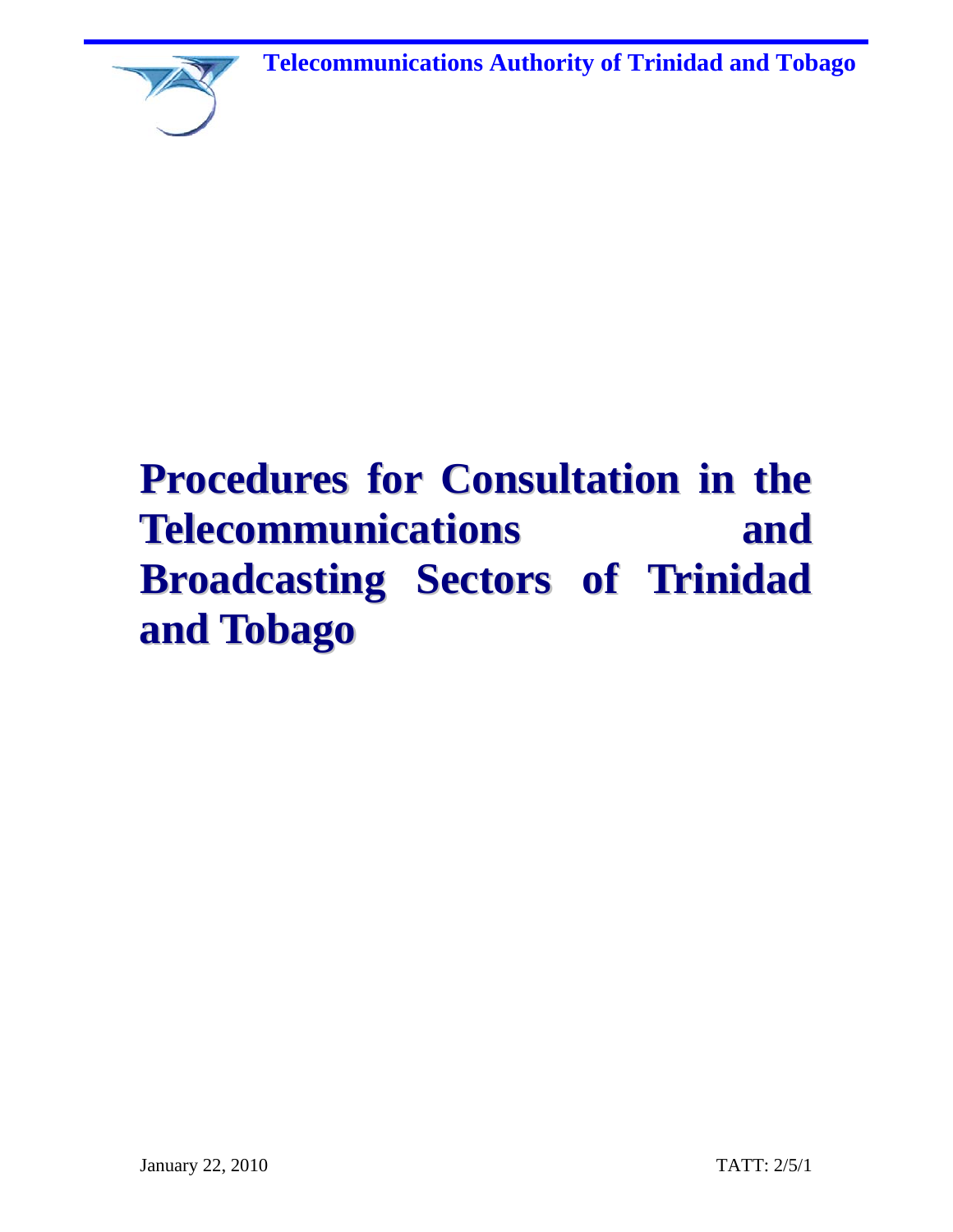| <b>Maintenance History</b> |                                                                                                                                                         |                |  |  |
|----------------------------|---------------------------------------------------------------------------------------------------------------------------------------------------------|----------------|--|--|
| Date                       | <b>Change Details</b>                                                                                                                                   | <b>Version</b> |  |  |
| February 21, 2005          | Version 1                                                                                                                                               | 1.0            |  |  |
| January 22, 2010           | Version 2. Revised document based on<br>comments received from stakeholders<br>on the Authority's implementation of<br>the consultation process to date | 2.0            |  |  |
|                            |                                                                                                                                                         |                |  |  |
|                            |                                                                                                                                                         |                |  |  |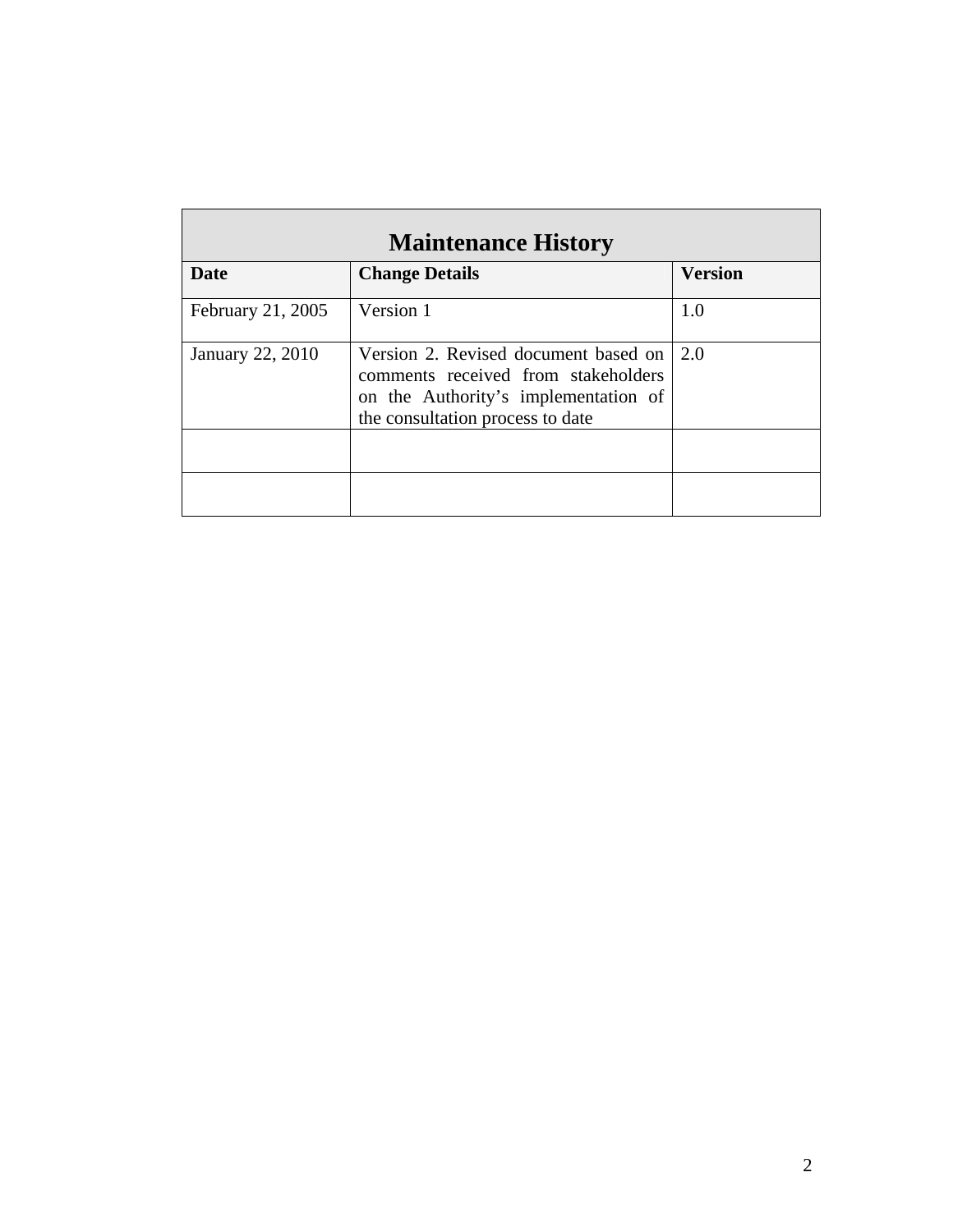# **Table of Contents**

| $\overline{2}$          |  |
|-------------------------|--|
| $\mathbf{3}$            |  |
| $\overline{\mathbf{4}}$ |  |
| 5 <sup>1</sup>          |  |
| 6                       |  |
| $7^{\circ}$             |  |
| 8                       |  |
|                         |  |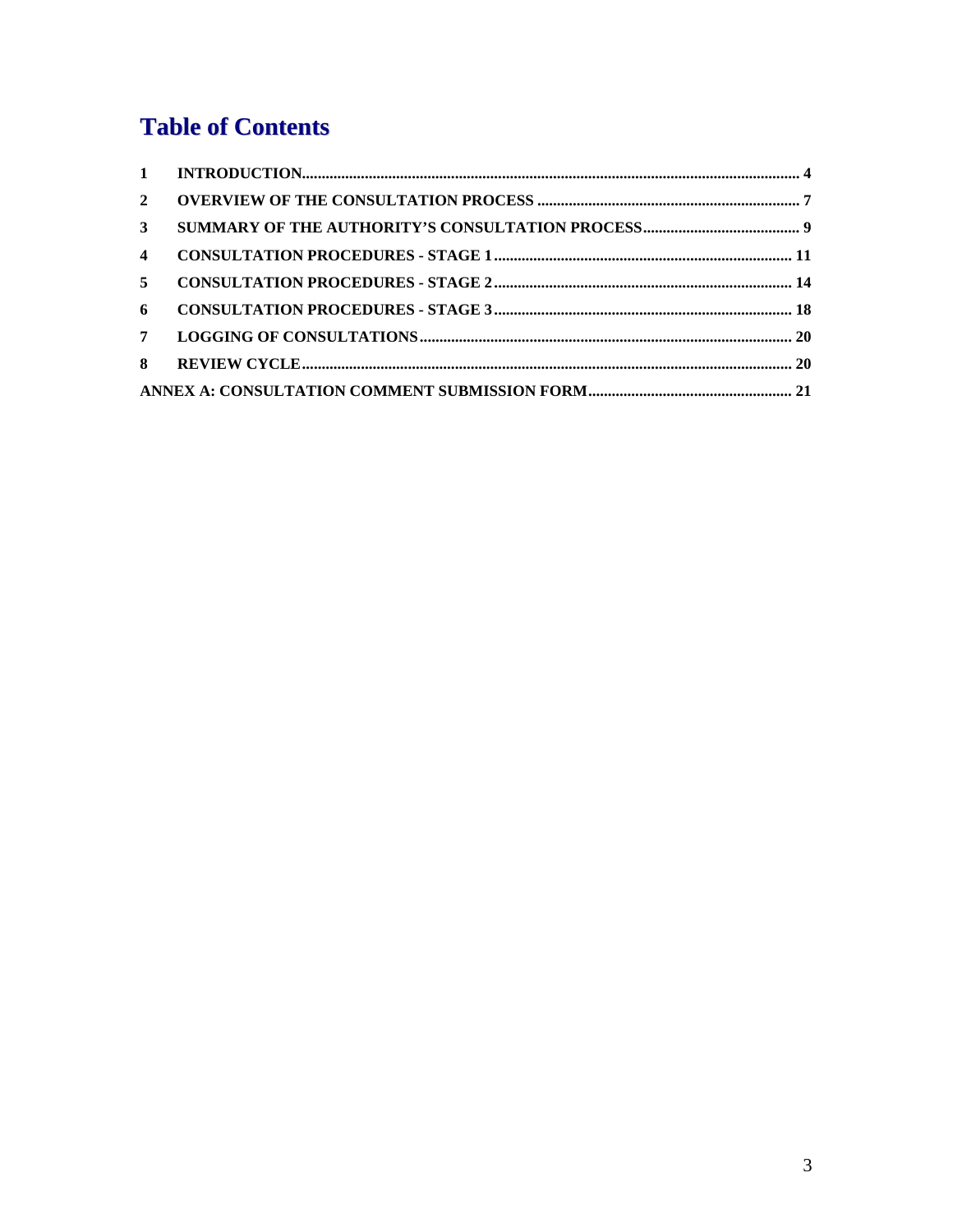# <span id="page-3-0"></span>**1 Introduction**

#### **1.1 Role of the Authority**

The Telecommunications Authority of Trinidad and Tobago (the Authority) has been charged with the responsibility of liberalizing and regulating the telecommunications and broadcasting sectors. As with the establishment of any liberalization or regulatory process, the Authority is responsible for the drafting of policies, regulations, procedures and other documents comprising the industry's regulatory framework, the implementation of which will have an impact on relevant stakeholders (including the public) in the sector.

As a result, and in accordance with Section 18 (4) of the Telecommunications Act:

*'In the performance of its functions under subsection (1)(c), (d), (e), (m) and (p), sections 28, 78 and 79 and any other provisions of the Act as the Authority deems appropriate, the Authority shall adopt procedures by which it will— (a) afford interested parties and the public opportunities for consultation; (b) permit affected persons and the public to make appropriate submissions to the Authority'* 

the Authority has formulated consultation procedures.

#### **1.2 Purpose of the Procedures**

Consultation is an essential part of regulatory accountability. It is the means by which stakeholders<sup>[1](#page-3-1)</sup> in the telecommunications and broadcasting sectors who may be affected by various regulatory instruments can express their views on such matters before they come into effect. It is therefore imperative that in the development of the regulatory

<span id="page-3-1"></span> 1 Stakeholder' in this document refers to any entity that has a vested interest in the telecommunications sector, and includes service/ facility providers and affiliates, investors, consumers/ consumer groups, government, other regulatory agencies and the general public.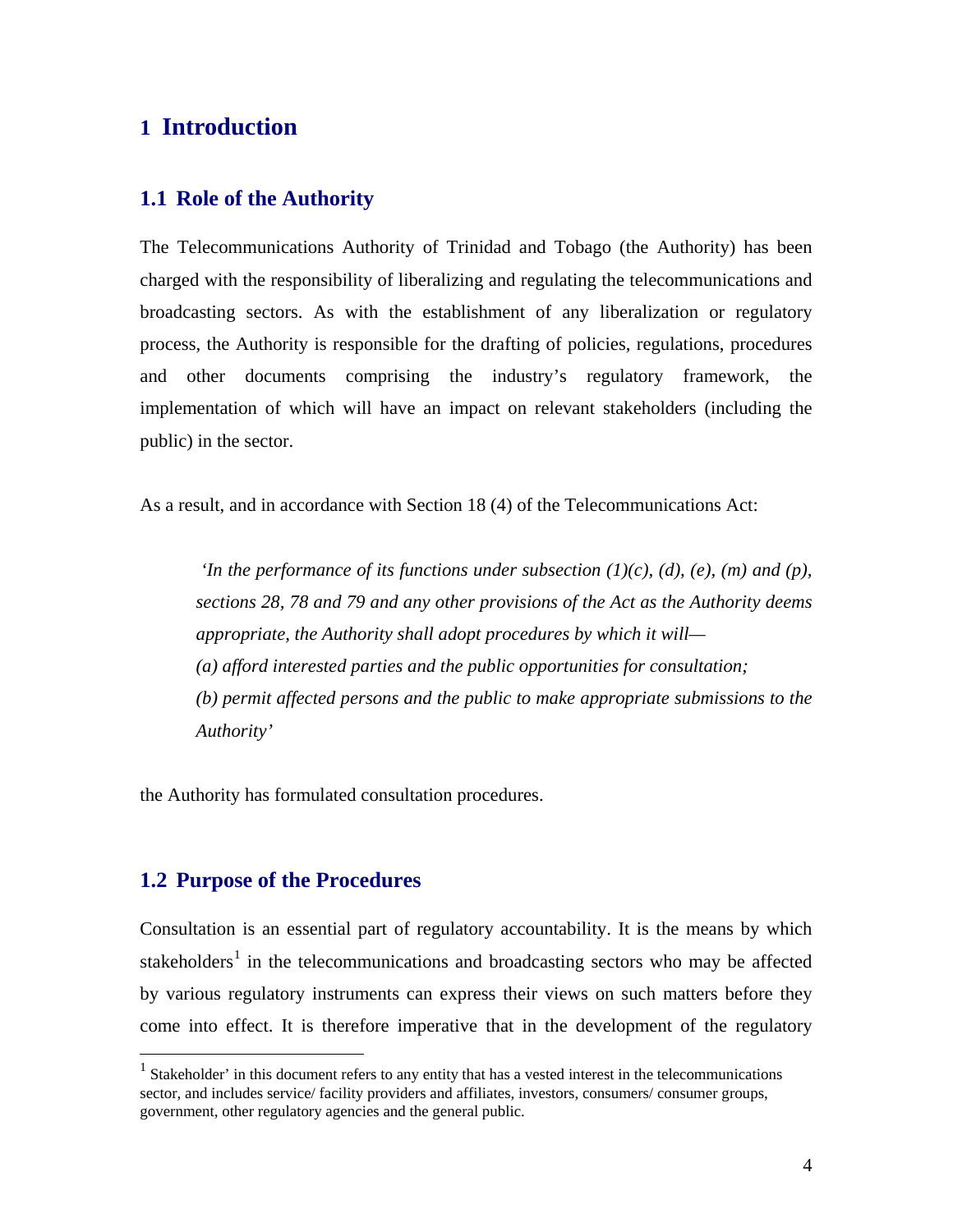framework, the relevant parties are given the opportunity to comment on, or contribute to the development of those regulatory instruments that could affect their investments, the sustainability of a competitive environment, the benefits of competition to consumers and by extension the social development of the society as a whole.

Procedures for the consultation process are therefore required to ensure that:

- (i) input, information and feedback from stakeholders are considered in regulatory decision-making;
- (ii) all aspects of an issue has been examined; and
- (iii) there is transparency in the decision-making process.

This document seeks to formalize the consultation process such that there can be open participation by any interested party in this process.

#### **1.3 Scope**

Pursuant to Section 18 (4) of the Act, the Authority will seek, in accordance with these procedures, the input of stakeholders in relation to various regulatory instruments proposed by the Authority.

The *Procedures for Consultations in the Telecommunications Sector of Trinidad and Tobago* prescribes guidelines for:

- (i) the initiation of the consultation process;
- (ii) notification of a consultation;
- (iii) posting telecommunications policies, regulations, rules and other documents for consultation;
- (iv) receiving and documenting comments;
- (v) consultation on comments received;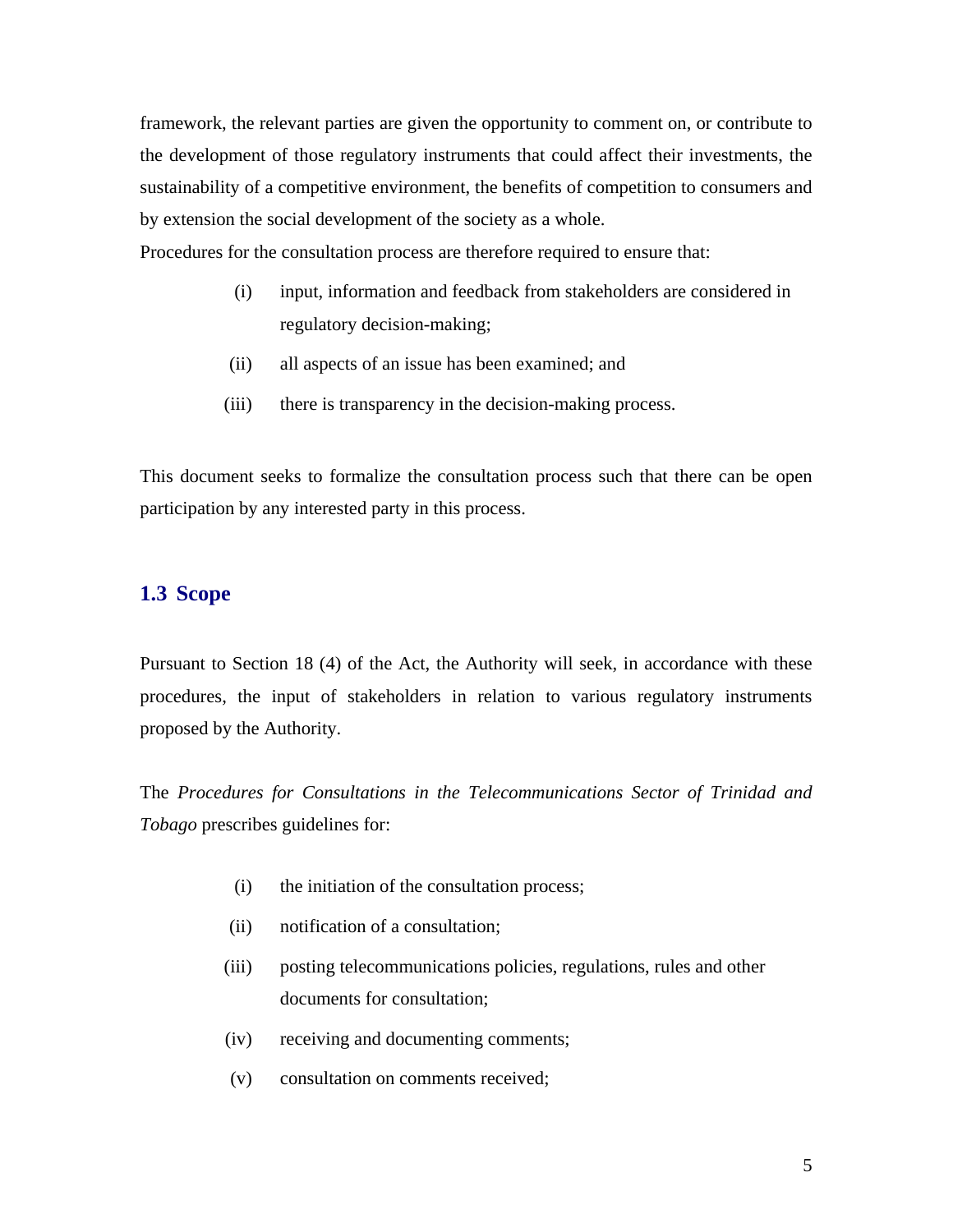- (vi) the final review of documents;
- (vii) notification of decisions made; and
- (viii) the review cycle.

The procedures for the above sections are detailed commencing from Section 4 of this document.

#### **1.4 Modification to the Document**

The first version of this document was published on February  $21<sup>st</sup>$ , 2005. In an effort to enhance the consultation process, the Authority wrote to stakeholders who participated in previous consultations, and requested feedback on the effectiveness of the process. Some of the comments:

- $\triangleright$  Reinforced the need for such a consultation process;
- $\triangleright$  Prescribed a longer consultation period;
- $\triangleright$  Suggested the use of other forms of consultation in addition to the submission of written comments.

The Authority has in this document taken into consideration the comments and recommendations received from stakeholders. A copy of the comments and recommendations received can be found at [http://www.tatt.org.tt](http://www.tatt.org.tt/)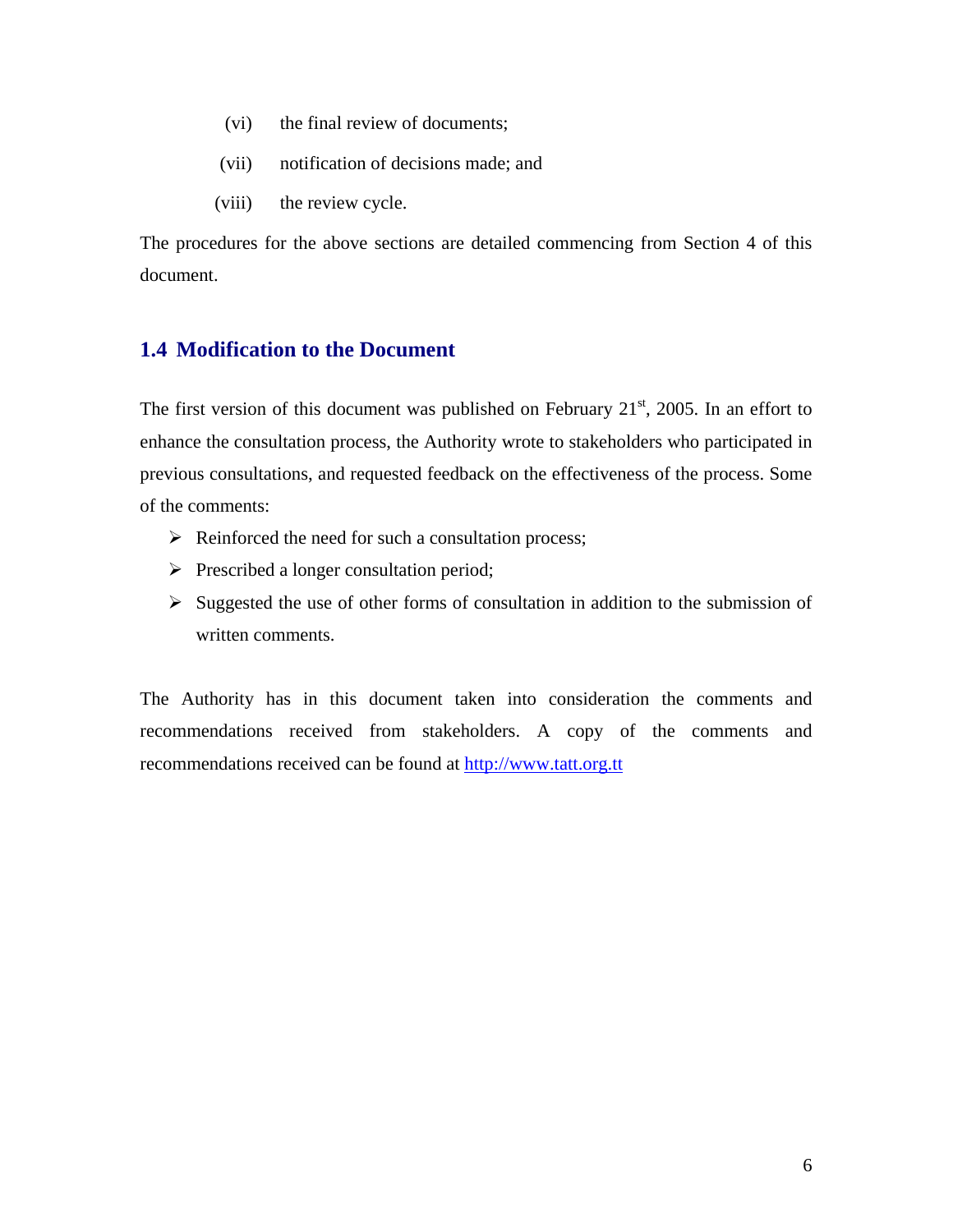## <span id="page-6-0"></span>**2 Overview of the Consultation Process**

### **2.1 Objectives of the Authority's Consultation Process**

Due to the importance of stakeholder involvement in regulatory decision-making, most regulatory jurisdictions have adopted some formal process for consultation. Similarly, the Authority recognizes the need to prescribe a similar process which would ensure that:

- (i) stakeholders are adequately informed of the issues surrounding a particular subject matter;
- (ii) stakeholders are given the opportunity to express their views;
- (iii) adequate and accurate information is shared between stakeholders and the Authority;
- (iv) there is no breach of confidentiality if it is requested by stakeholders when submitting comments to the Authority;
- (v) the consultation process is not unnecessarily lengthy to affect the time taken to arrive at a decision;
- (vi) there is flexibility to modify regulatory instruments when the need for such arises; and
- (vii) stakeholders feel that they are part of the development process, and therefore more inclined to support the goals of the Authority.

#### **2.2 Forms of Consultation**

There are different forms of consultation that may be adopted by the Authority. These may include, but may not be limited to:

• Formal invitations for written submissions – this method is frequently used and involves the issuing of draft documents containing the views of the Authority.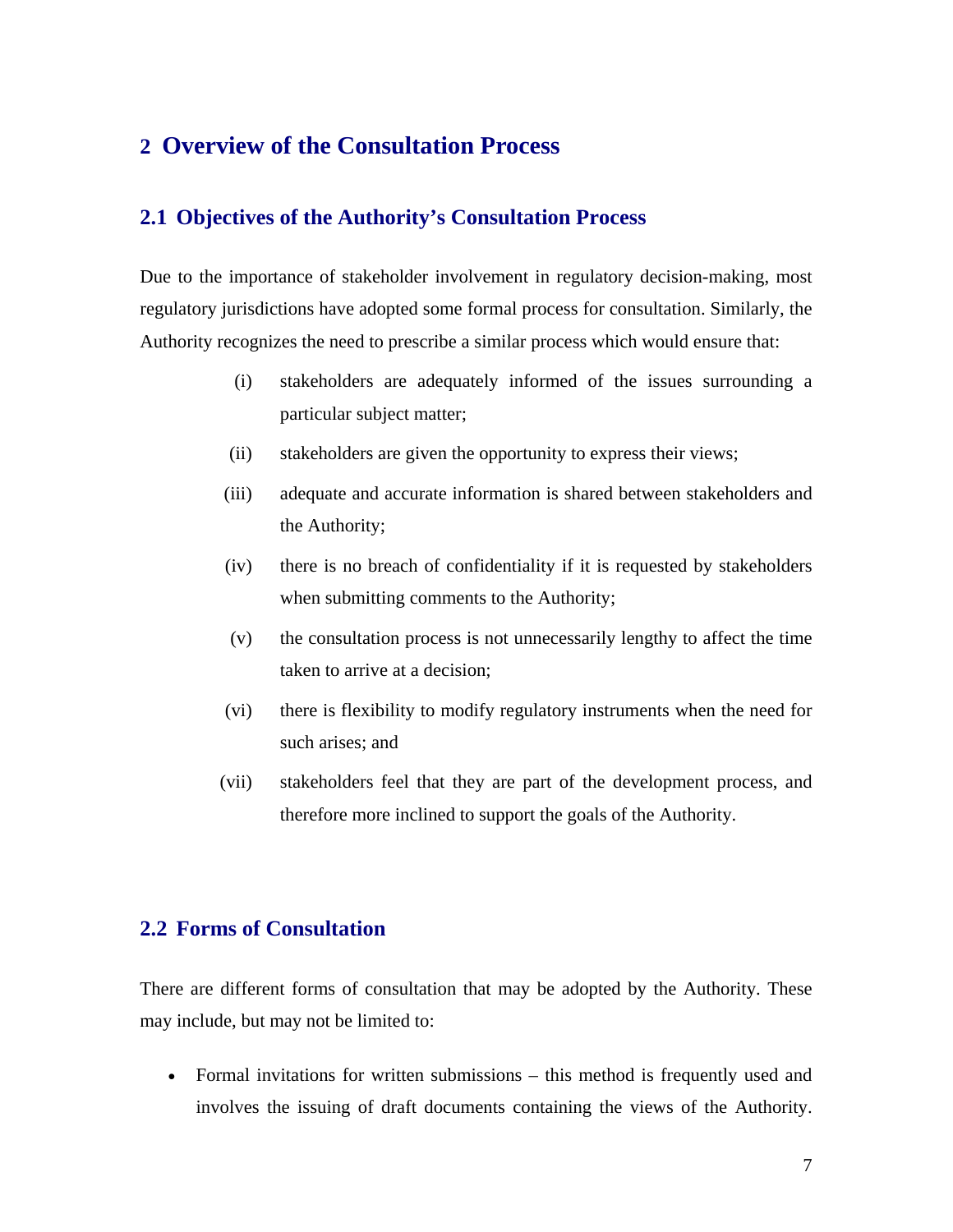Stakeholders (including the public) are invited to formally submit written comments on the draft document for the Authority's consideration;

- Individual meetings with one or more affected stakeholders this form of information gathering caters for a one-on-one discussion with parties which can bring immediate clarity to any questions or present an opportunity for immediate feedback from stakeholders;
- Group meetings, seminars, and workshops with representative groups and other interested parties – this process is useful when the issue being discussed is technical in nature;
- Public hearings this method provides a forum where issues affecting the general public, in particular, may be debated extensively;
- Discussions with other regulatory professionals or advisors in the industry.

## **2.3 Criteria to Determine the Form of Consultation**

In deciding which form of consultation should be used for any particular process, the Authority may take the following factors into consideration:

- The nature of the issue being consulted upon;
- The number of persons that may be affected by the decision;
- The impact on the sector/industry; and
- The timeframe allocated for the resolution of a particular issue.

The Authority may use the above criteria as a guideline when determining the appropriate form of consultation to adopt.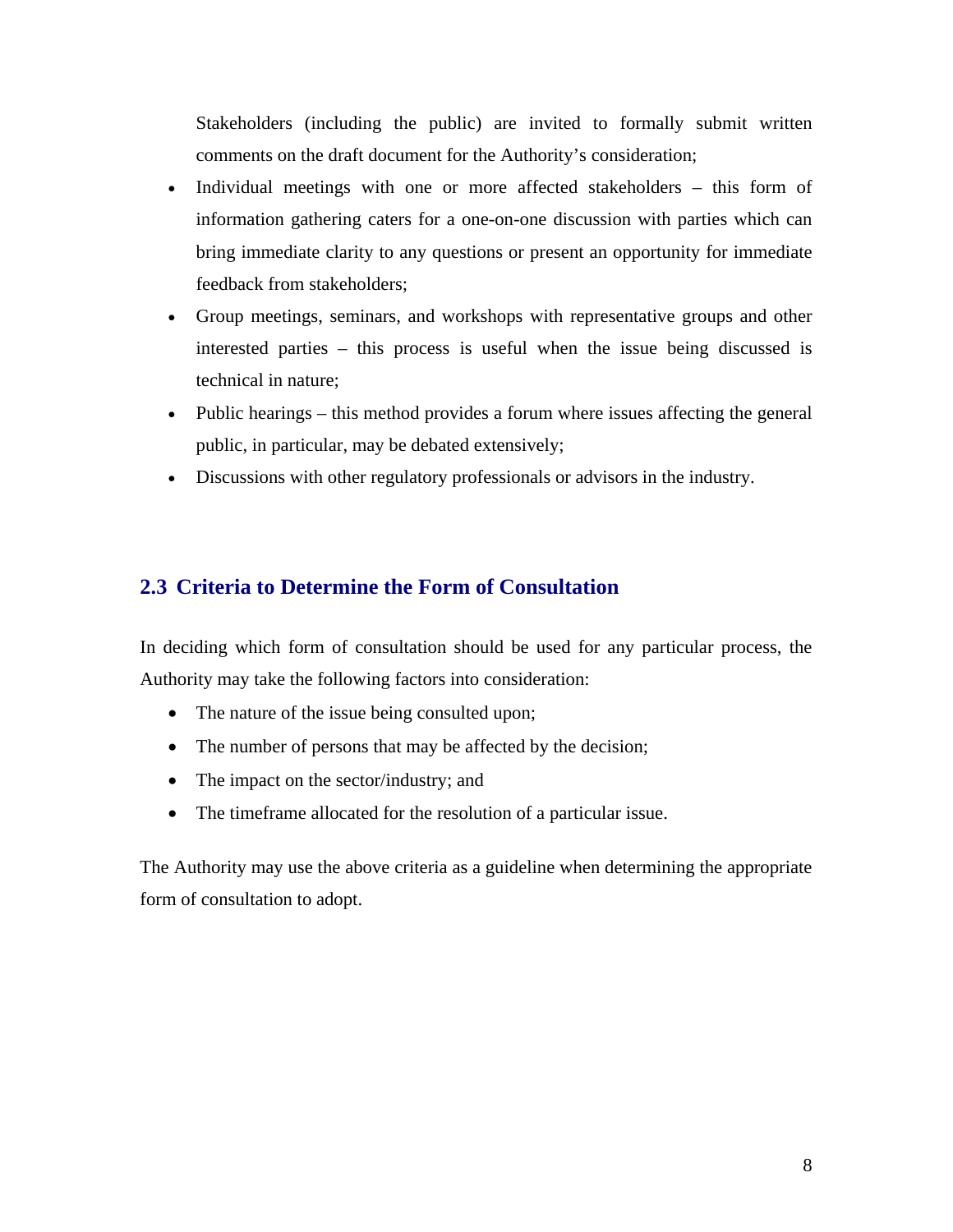# <span id="page-8-0"></span>**3 Summary of the Authority's Consultation process**

At present, the Authority engages in a minimum of two rounds of consultation for regulatory documents. There are three main stages in each round of the Authority's consultation process. In the first stage, an issue is identified and the Authority drafts a formal consultation document seeking written comments from stakeholders. This is followed by a comment period in the second stage where comments are submitted using the Authority's Consultation Form (Annex A). In addition to the receipt of written comments, the Authority may use the comment period to engage in other forms of consultations as well, such as public hearings, to gather additional information or clarify information that it receives. In the last stage, the Authority compiles the comments received and makes a decision based on the feedback. The stages of the consultation process are then repeated for further rounds of consultation, as may be needed, before the document is finalized.

The following flowchart summarises each stage of the Authority's consultation process.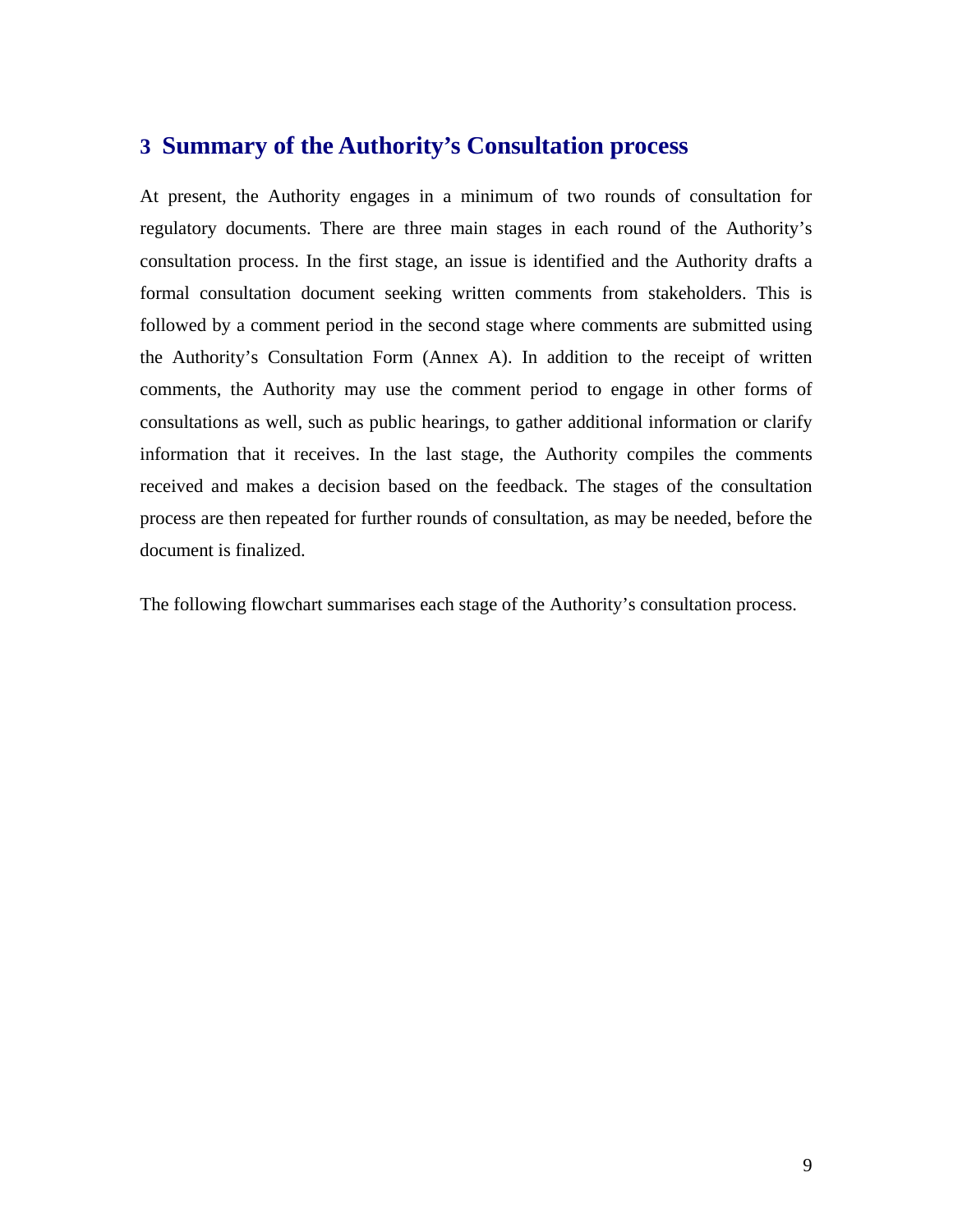

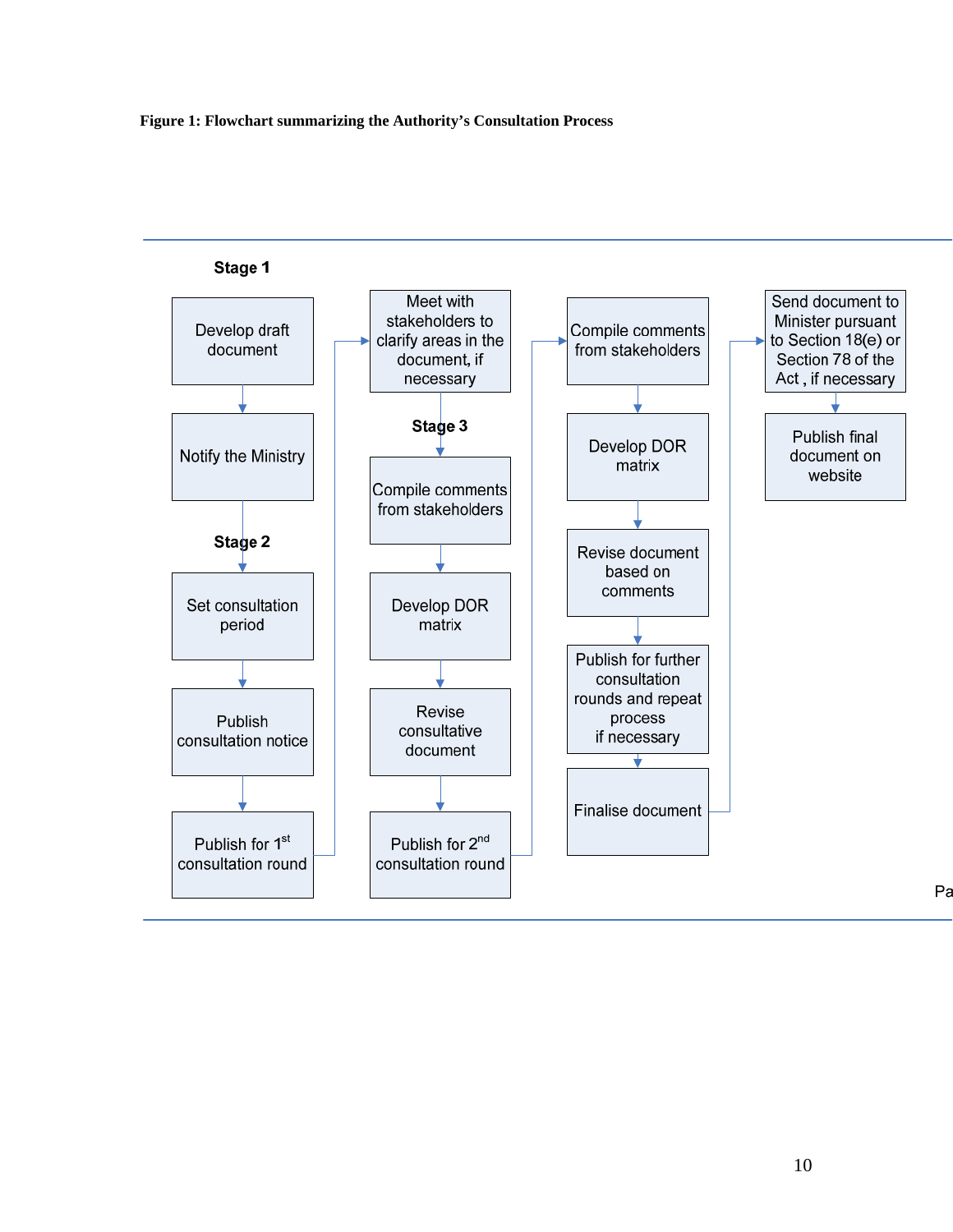# <span id="page-10-0"></span>**4 Consultation Procedures - Stage 1**

#### **4.1 Development of the Draft Document**

- 4.1.1 Where there is a need for consultation pursuant to Section 18(4) of the Act, the Authority may develop the appropriate drafts for consultation with the relevant stakeholders.
- 4.1.2 At this initial stage, the Authority may hold informal information-gathering sessions with external parties. The Authority may also invite comments and input from relevant stakeholders about specific topics where the Authority believes these contributions will assist in the development of the document.
- 4.1.3 Parties submitting information to the Authority upon request for the purpose of informing the draft document may request that some parts of the submission be treated as confidential and not published, in accordance with Section 80 of the Act and Section A28 of the concession.
- 4.1.4 Taking into consideration the inputs from relevant stakeholders where the Authority deems appropriate, the Authority shall produce a first draft and release it for a first round of consultation.

## **4.2 Notification to the Ministry**

4.2.1 In the case of draft policies and regulations, the Authority shall formally submit copies of the draft documents to the Minister two (2) weeks prior to public release for the first round of consultation.

#### **4.3 Publication of Consultation Notice**

4.3.1 The Authority shall publish a notification to inform the public and stakeholders of the availability of the consultative document. The notification shall appear for at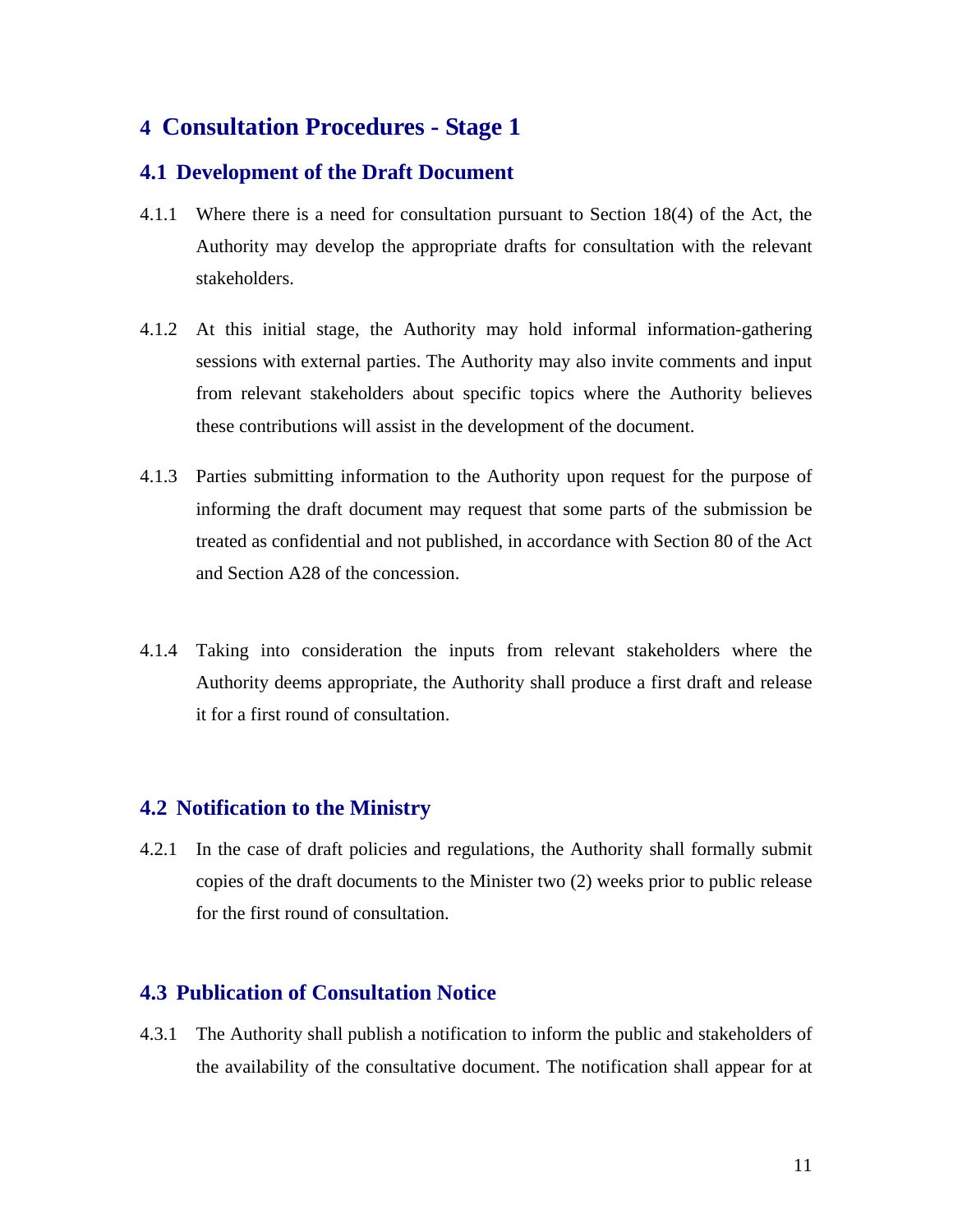least two (2) days in at least one (1) daily newspaper, and should indicate at minimum:

- (i) Title of consultation document;
- (ii) URL of website from which documents can be downloaded and locations where a physical copy of the document can be obtained;
- (iii) Date from which document will be available;
- (iv) Deadline for submission of comments;
- (v) Contact information to which queries may be addressed;
- (vi) Any additional information as the Authority deems necessary.
- 4.3.2 The Authority shall also publish a notification of the consultation on the homepage of its website for the duration of the consultation period. The newspaper notification (4.3.1) may also be extended throughout the consultation period as the Authority deems appropriate.
- 4.3.3 The notification may also be published in any regional/ international telecommunications/ business magazine, periodical or journal, as the Authority deems appropriate.
- 4.3.4 The Authority may also decide to notify the public through public service announcements via broadcasting media. This method of notification may be used where the Authority considers that the consultative document may have a significant impact on the national community.
- 4.3.5 The Authority may directly inform key stakeholders of the publication of the consultative document.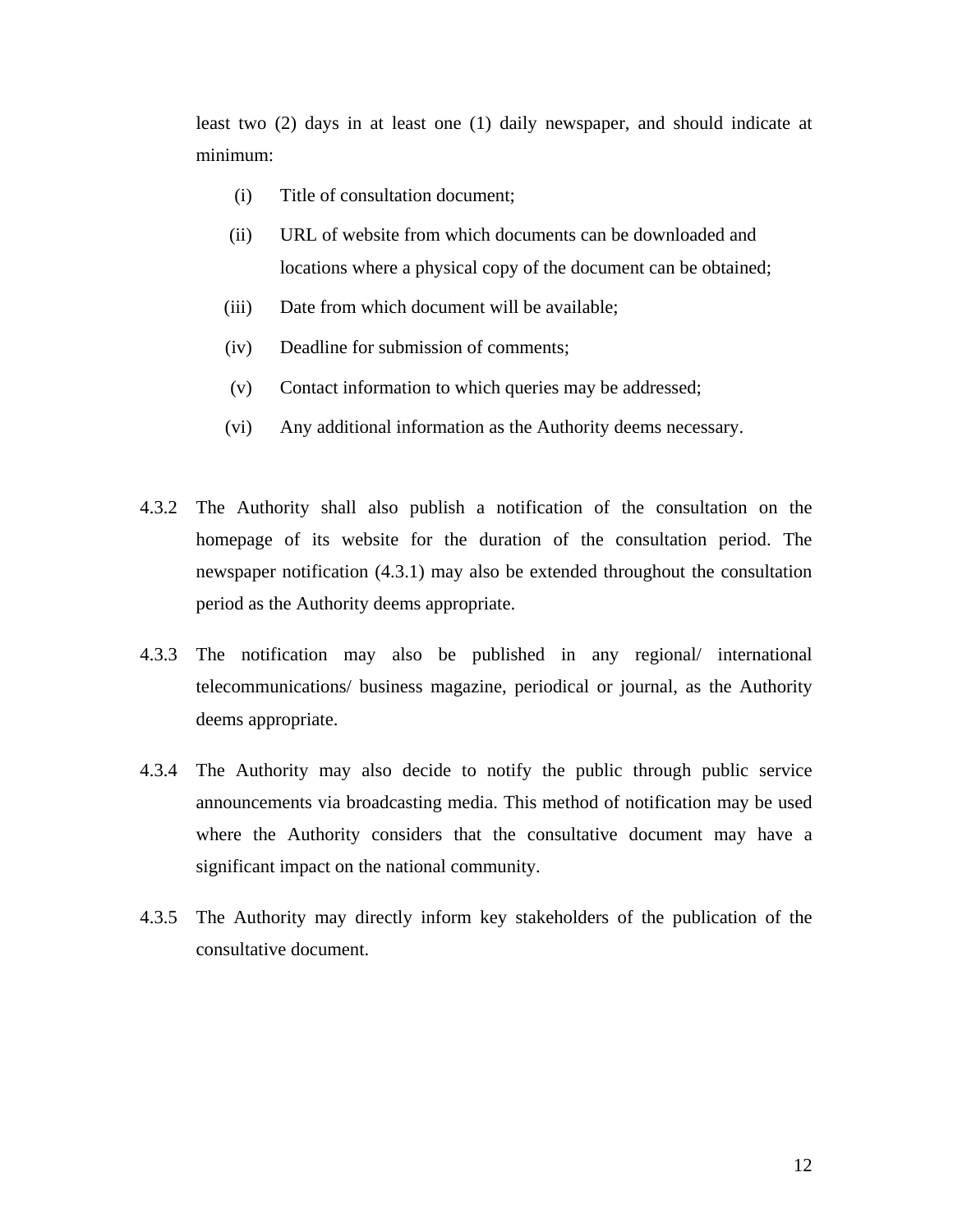#### **4.4 Publication of Consultative Documents**

- 4.4.1 All consultative documents shall be posted on the Authority's website.
- 4.4.2 In addition to the above, the Authority may also decide to hold other forms of public consultations as listed in Section 2.2 as deemed appropriate.
- 4.4.3 Where the Authority believes the matter under consideration can have a direct impact on the population, the Authority may publish a simplified version of the document in the national newspapers, with opinion questions attached so as to improve the response rate and the quality of feedback from the public. .
- 4.4.4 Printed documents shall be available for collection at the Authority's offices both in Trinidad and in Tobago, and at the main national library located in South Trinidad.
- 4.4.5 Other formats of the document may also be made available upon request. The Authority may charge a fee for documents, in any format, collected at its office.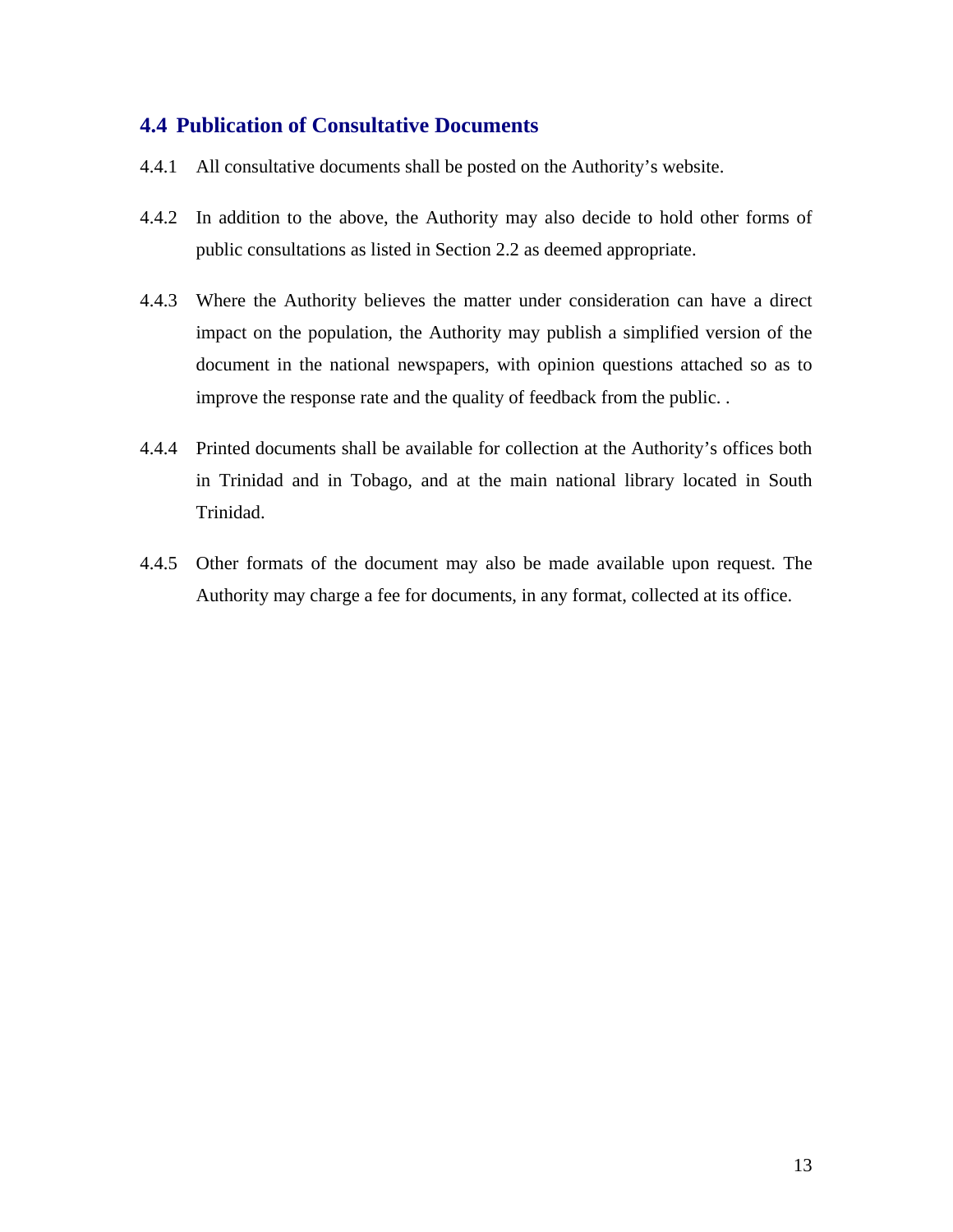# <span id="page-13-0"></span>**5 Consultation Procedures - Stage 2**

#### **5.1 The Consultation Period**

- 5.1.1 The Authority shall, as far as possible, have at least two rounds or phases for any given consultation process. However, due to the thorough deliberations entailed in the established procedures for the enactment of legislation, the Authority may conduct one round of consultation in respect of draft regulations prior to submission to the Minister for his laying in Parliament pursuant to Section 78 of the Act.
- 5.1.2 The duration of the consultation period may vary depending on the level of urgency required for the matter at hand, the level of complexity of the subject matter, and the need to allow enough time for stakeholders to provide meaningful contributions. In any event, each phase of any consultation process shall normally be for a period of **no less than four (4) weeks**.
- 5.1.3 In instances where the Authority may require that a consultation phase be less than four (4) weeks, the Authority shall provide adequate justification.
- 5.1.4 Circumstances may arise where a stakeholder may request an extension of the submission deadline. In such cases, the stakeholder shall be required to formally submit in writing a request to the Authority for the extension of the consultation deadline. Such a request should be submitted no later than one (1) week prior to the published consultative deadline. The Authority, through its discretion, will reserve the right to determine:
	- $\triangleright$  if such an extension will be granted to the requesting party only;
	- $\triangleright$  if the deadline for the consultation period should be extended in general; and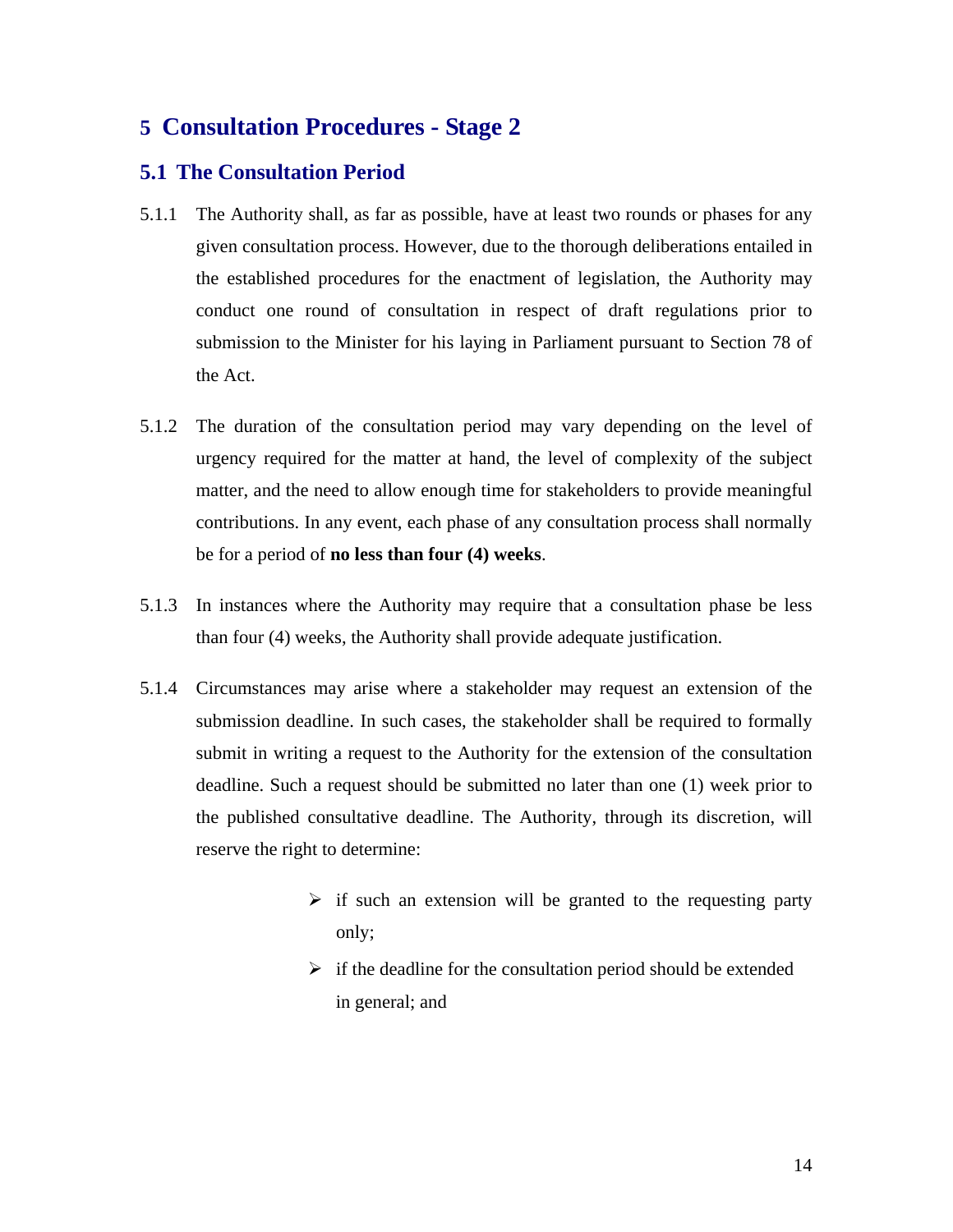- $\triangleright$  the extension period;
- 5.1.5 The Authority may reject any request for an extension of time that is not submitted within one week prior to the published consultative deadline.

#### **5.2 Submission of Comments**

- 5.2.1 The Authority may receive comments from the following categories of stakeholders:
	- (i) Regulatory or government agencies
	- (ii) Existing service and/ or facility providers and affiliates
	- (iii) Potential service and/ or facility providers and affiliates
	- (iv) Service provider associations/ clubs/ groups
	- (v) Consumers/ consumer groups
	- (vi) General public
- 5.2.2 Employees, investors and shareholders of entities in categories i) to iv) who wish to comment on consultative documents issued by the Authority, shall do so in unison with the submission made by the entity. It is therefore encouraged that these entities engage in an internal review forum to culminate the views of all their stakeholders on the consultation document, prior to submission to the Authority.
- 5.2.3 Clause 5.2.2 does not apply to an employee or agent of an entity who wishes to comment in his personal capacity.
- 5.2.4 The Authority's primary method for the collection of comments is through written submission. Written comments may be submitted, preferably via email, or in a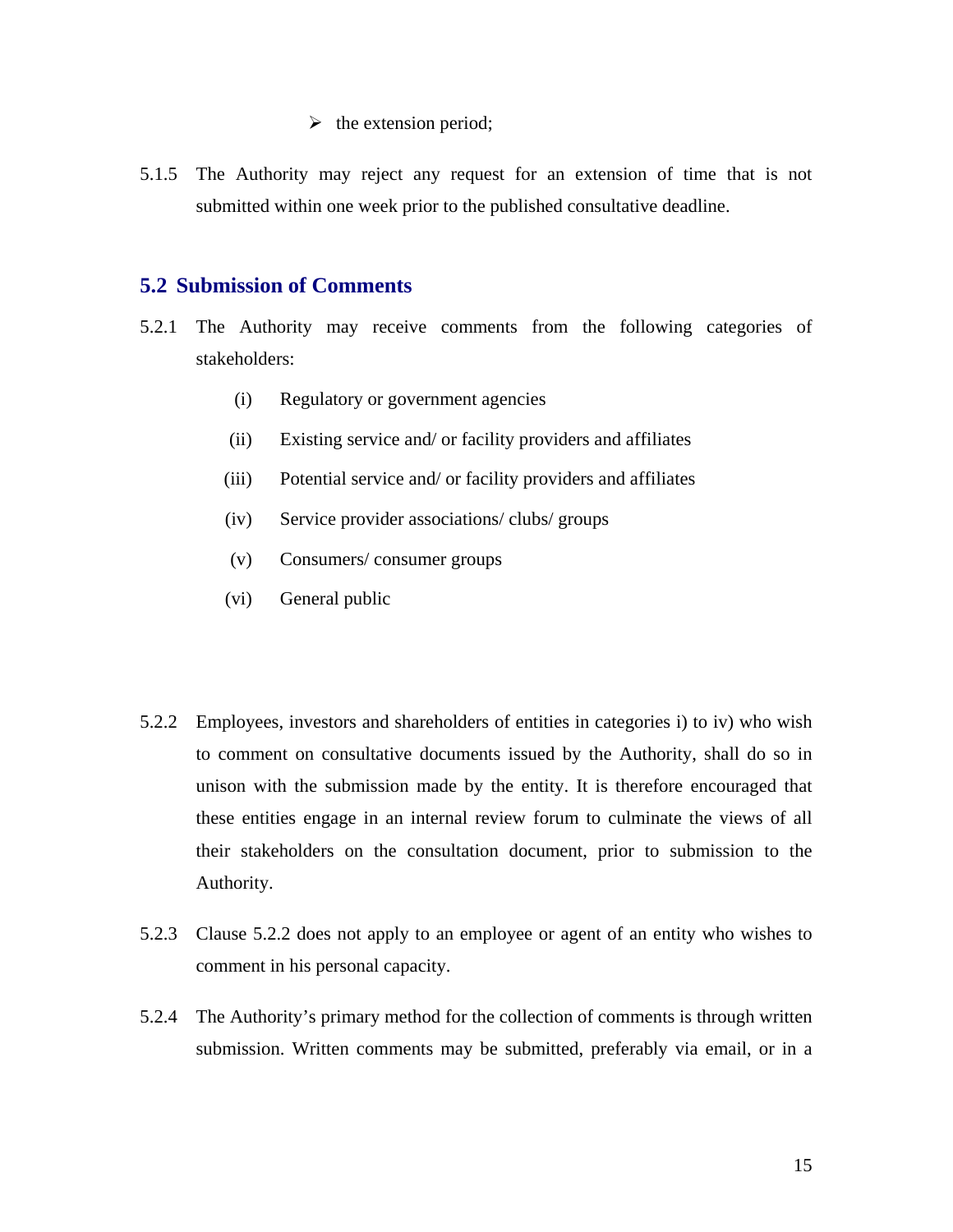printed format that is hand-delivered or mailed to the Authority. All electronic submissions must be made in Microsoft Word or Rich Text format.

- 5.2.5 The Authority shall deal with the submission of comments in the manner prescribed in 4.1.3.
- 5.2.6 All written comments and recommendations must be submitted using the prescribed consultation form (Annex A) which shall be published on the Authority's website.
- 5.2.7 The Authority may reject any comments and recommendations that are not submitted in the prescribed consultation form.
- 5.2.8 The consultation form shall contain at minimum:
	- (i) Respondent category;
	- (ii) A declaration of interest;
	- (iii) Name of entity, if applicable;
	- (iv) Contact information (contact person, address, telephone number, email address etc.);
	- (v) The proposed structure of comments to be submitted;
	- (vi) A declaration that provides respondents with a choice of having their submitted comments published by the Authority for purposes of consultation;
	- (vii) Signature;
	- (viii) Position of signatory (This is applicable for vii above, if the persons is submitting on behalf of an entity).
- 5.2.9 Comments submitted by any party will not be used against that party in any process in which that party is involved with the Authority.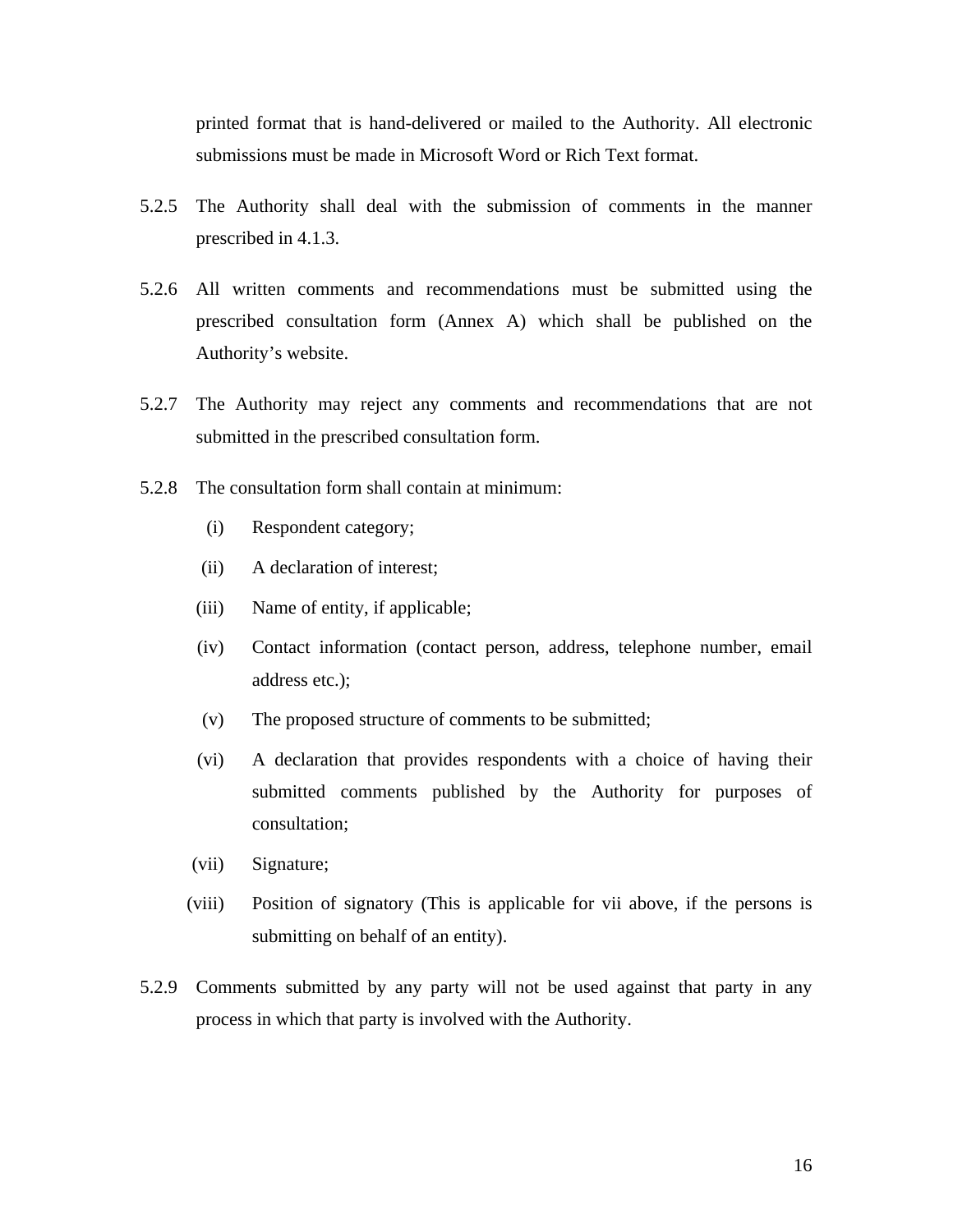# **5.3 Meetings with Stakeholders**

5.3.1 During the consultation period, the Authority may hold individual or public meetings with stakeholders to clarify any areas of concern in the consultation document. In addition where meetings are held by the Authority, the views of stakeholders will be noted and considered when revising the consultative document.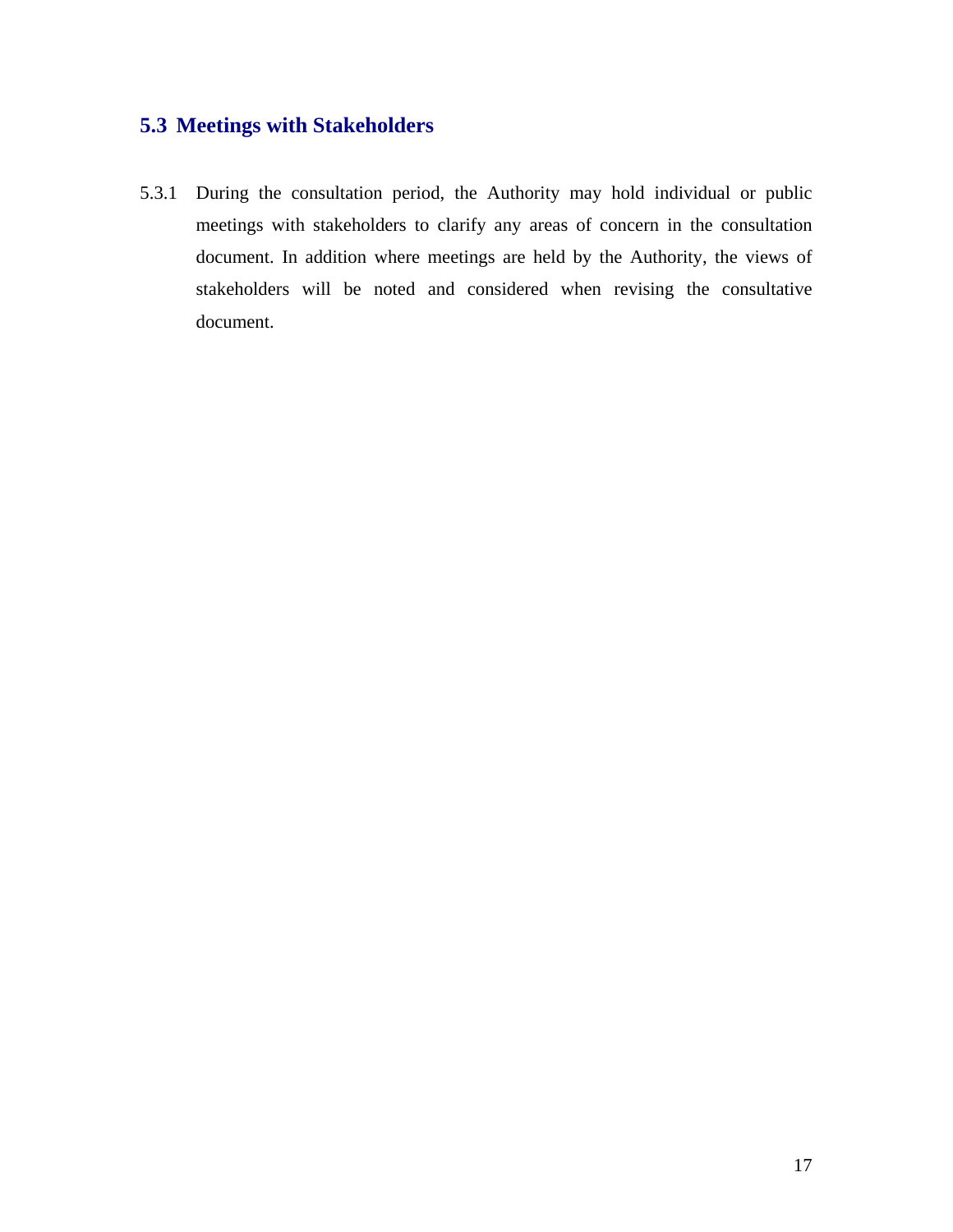# <span id="page-17-0"></span>**6 Consultation Procedures - Stage 3**

#### **6.1 Compilation of Comments from Stakeholders**

- 6.1.1 Upon the closing of the consultation period, the Authority will collate all the comments and recommendations received from stakeholders into a Decision on Recommendations (DOR) matrix.
- 6.1.2 The Authority will deliberate and respond to the comments and recommendations received in the DOR matrix, and revisions will be made to the consultative document as the Authority deems appropriate.
- 6.1.3 Where there is need to clarify the comments submitted by stakeholders, the Authority may hold individual stakeholder meetings to discuss the concerns raised. Issues discussed will be taken into consideration when revising the document.

#### **6.2 Second Consultation Round**

- 6.2.1 After revisions have been made to the document based on the comments received, the Authority shall publish the document for a second round of consultation. The DOR, which shall contain the Authority's decisions in respect of comments and recommendations received, shall be published together with the revised document.
- 6.2.2 Steps 4.3 to 6.1 will be repeated for the second consultation round.
- 6.2.3 As prescribed in 5.1.1, draft regulations may not be issued for a second round of consultation.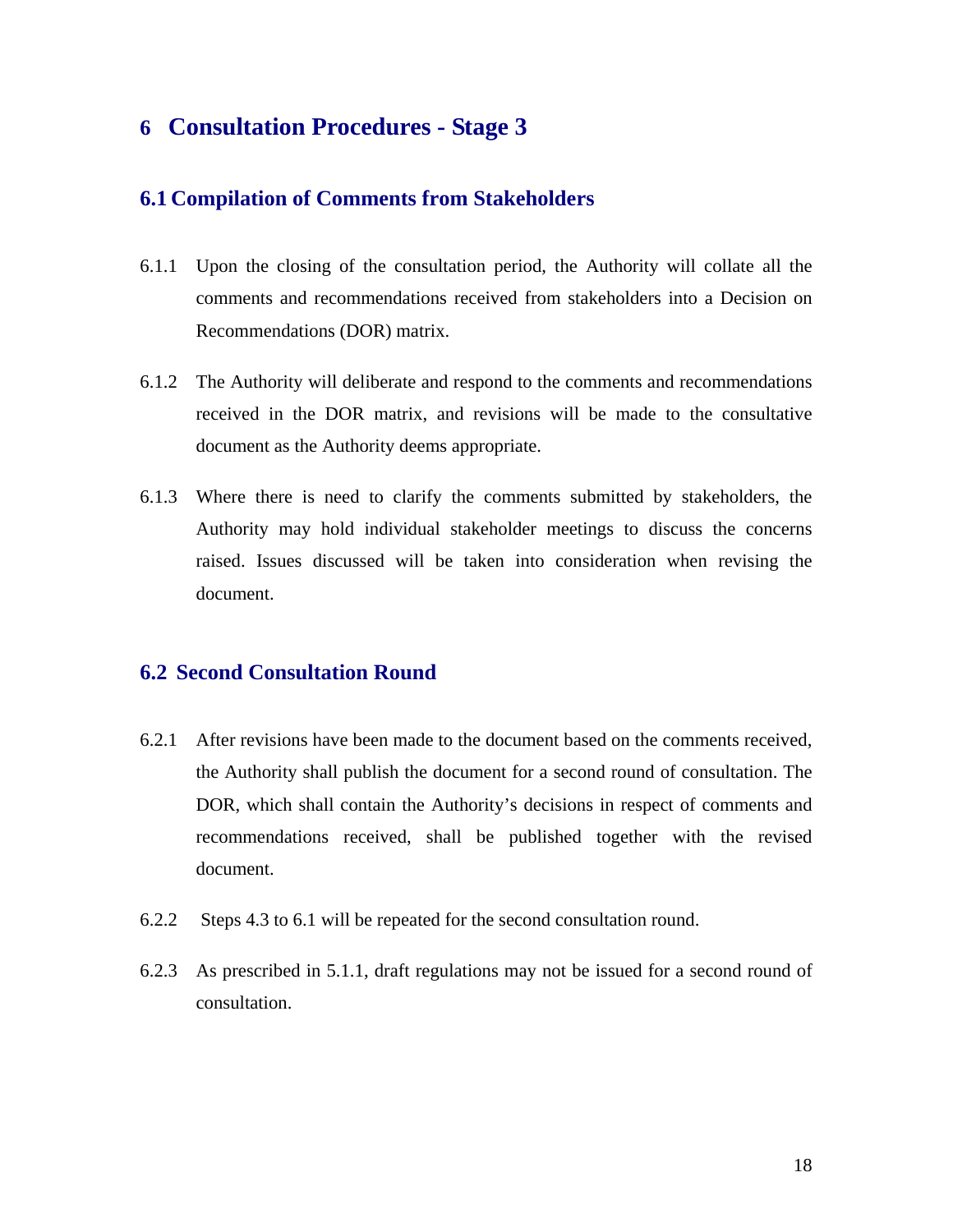#### **6.3 Finalisation of Document**

- 6.3.1 The Authority shall end the consultation process when it determines that it has sufficient information to produce a final draft document.
- 6.3.2 The Authority shall make decisions with respect to issues arising out of the consultation process, and finalize the document within the shortest possible timeframe subsequent to the end of the consultation process. A final DOR shall also be prepared that will summarise the comments received in the previous consultation phase, and the decisions made by the Authority based on the views expressed. The final DOR shall be included as an Annex to the final document.
- 6.3.3 In the case of draft policies and regulations, the Authority will submit the document for the approval of the Minister in accordance with Sections 18(e) and 78 of the Act.
- 6.3.4 The final version of the document, or final draft regulatory instruments that have been submitted to the Minister (6.3.3), shall be posted on the Authority's website and a notification of the posting may appear in at least one (1) daily newspaper for three (3) days. The notification may also be published in any regional/ international telecommunications/ business magazine, periodical or journal, as the Authority deems necessary.
- 6.3.5 Printed documents shall also be available for collection at the Authority's offices, on payment of an administrative fee.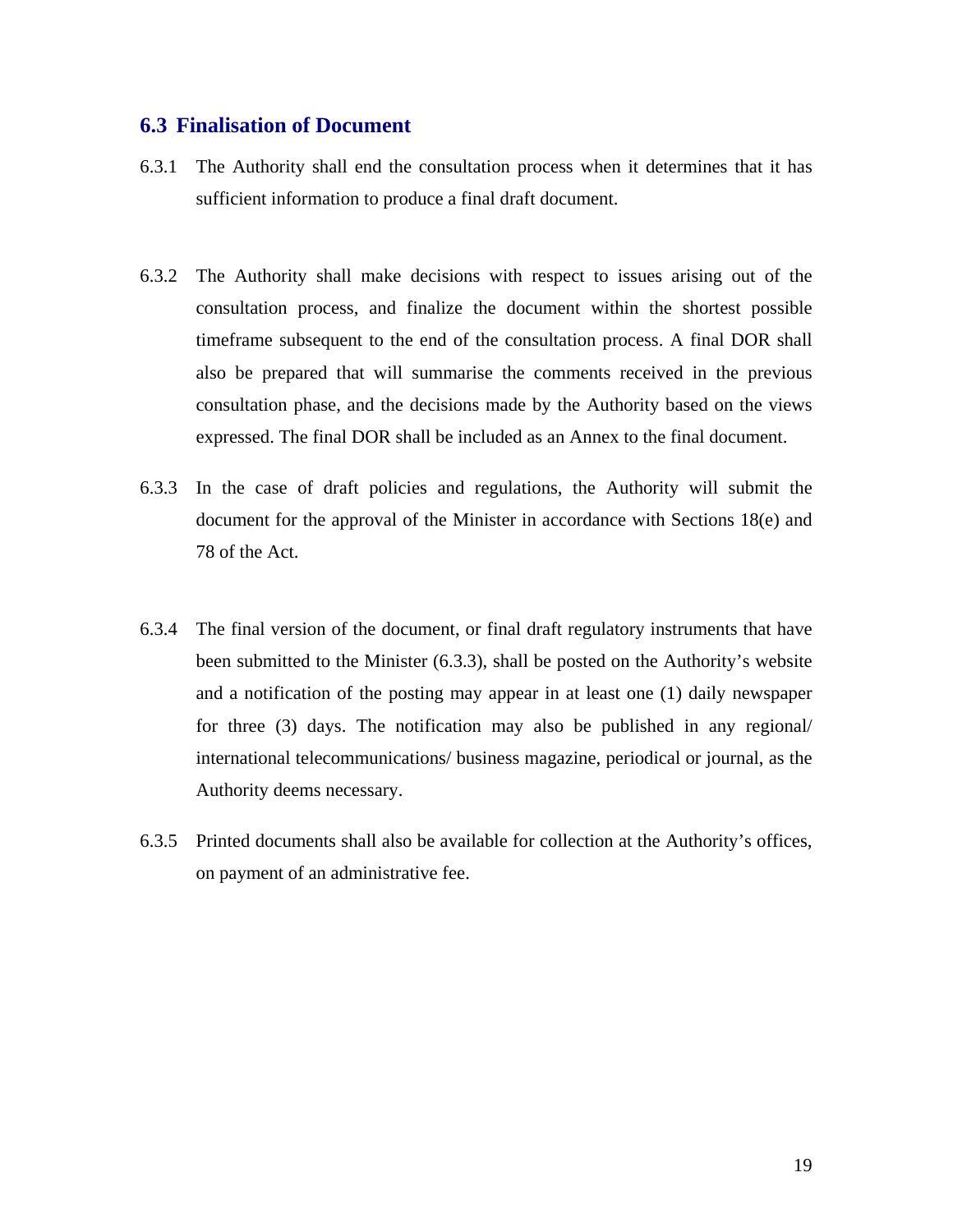# <span id="page-19-0"></span>**7 Logging of Consultations**

- 7.1.1 Consultative versions of the document may remain posted on the Authority's website after finalization for such period of time as may be determined by the Authority. This will ensure that all interested parties are adequately informed of the views expressed and issues addressed during the decision making process.
- 7.1.2 The Authority shall also provide on its website a list of all the current and recently closed consultations.

# **8 Review Cycle**

- 8.1.1 The Authority may engage in further consultation with stakeholders and the public for the purposes of revising published policies, procedures or regulations if the Authority considers that such modifications will have a significant impact on stakeholders.
- 8.1.2 Any stakeholder or member of the public may submit proposals for modifications to be made to published policies, procedures or regulations. However, the Authority shall log proposals received until the respective document is scheduled for review.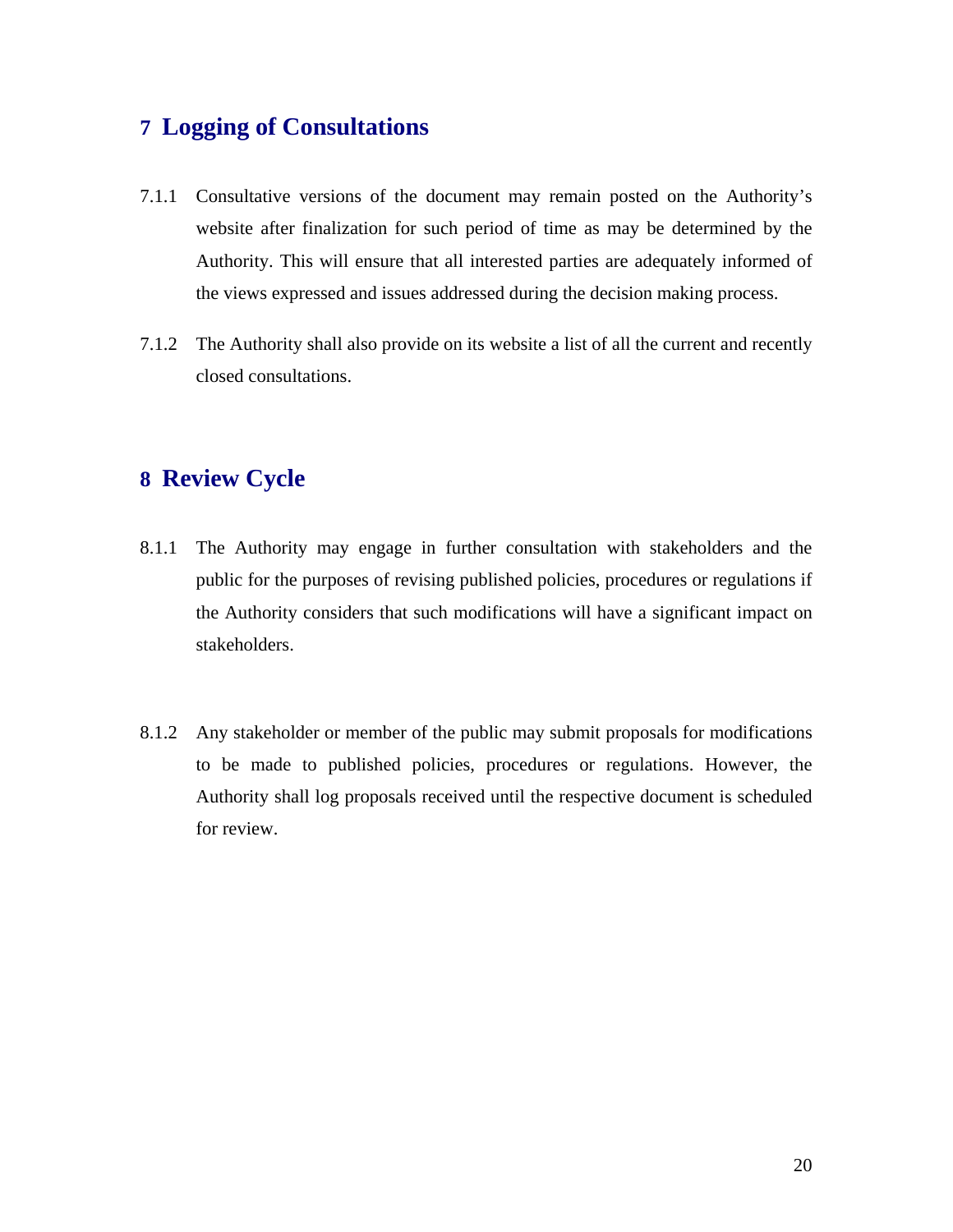# <span id="page-20-0"></span>**Annex A: Consultation Comment Submission Form**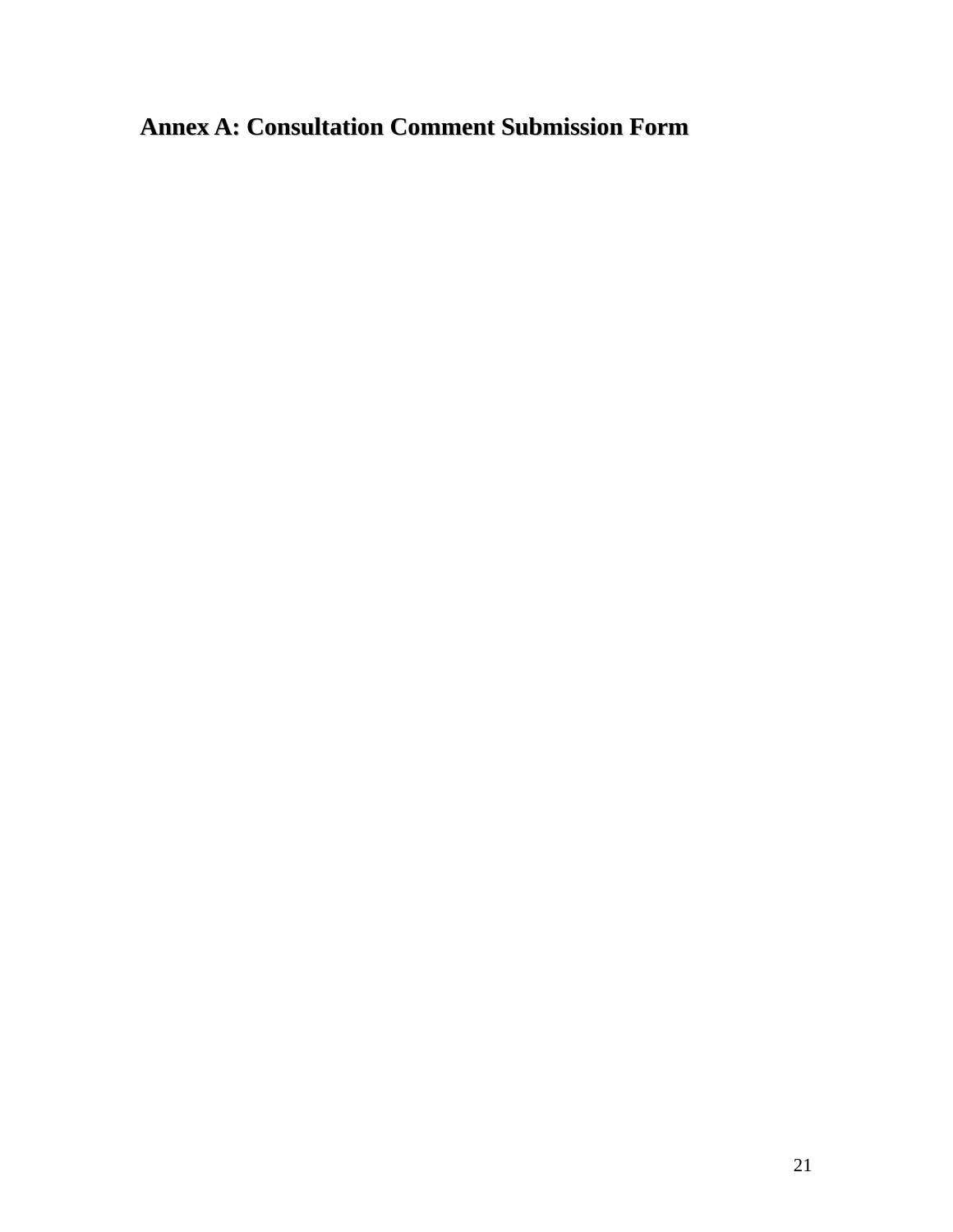

|--|--|

#### **1. Respondent Category:**

- [ ] (a) Regional regulatory or governmental agencies
- [  $j$  (b) Existing service and/ or facility providers and affiliates
- [ ] (c) Potential service and/ or facility providers and affiliates
- [ ] (d) Service provider associations/ clubs/ groups
- [ ] (e) Consumers/ consumer groups
	- [ ] (f) General public

#### **2. Interest**

(Provide details of any relationship with/ interest in any of the above respondent categories):

#### **3. Contact Information:**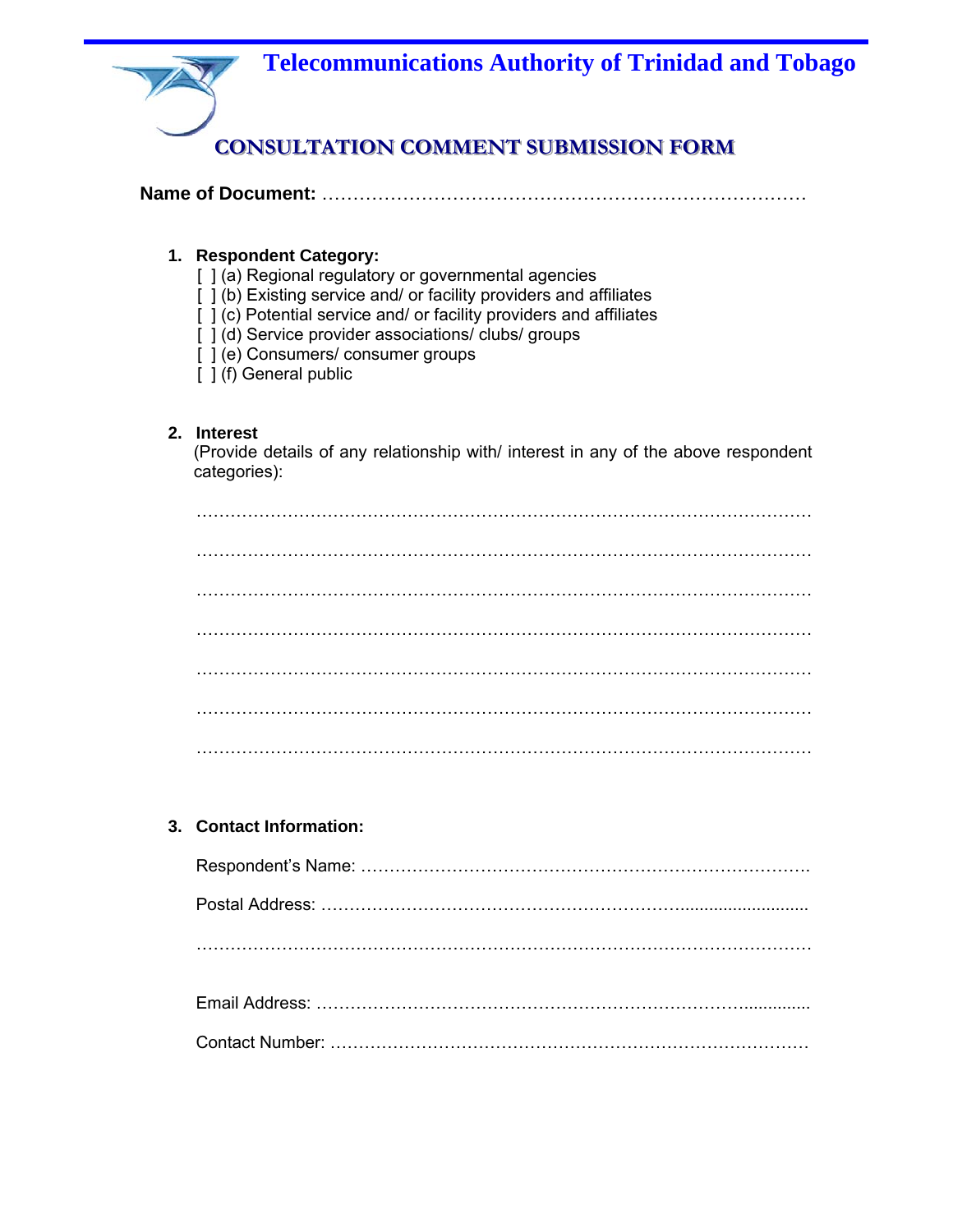#### **4. Comments:**

| <b>Document Section</b> | <b>Comments</b> | <b>Recommendations</b> |
|-------------------------|-----------------|------------------------|
|                         |                 |                        |
|                         |                 |                        |
|                         |                 |                        |
|                         |                 |                        |
|                         |                 |                        |
|                         |                 |                        |
|                         |                 |                        |
|                         |                 |                        |
|                         |                 |                        |
|                         |                 |                        |
|                         |                 |                        |
|                         |                 |                        |
|                         |                 |                        |
|                         |                 |                        |
|                         |                 |                        |
|                         |                 |                        |
|                         |                 |                        |
|                         |                 |                        |
|                         |                 |                        |
|                         |                 |                        |
|                         |                 |                        |
|                         |                 |                        |
|                         |                 |                        |